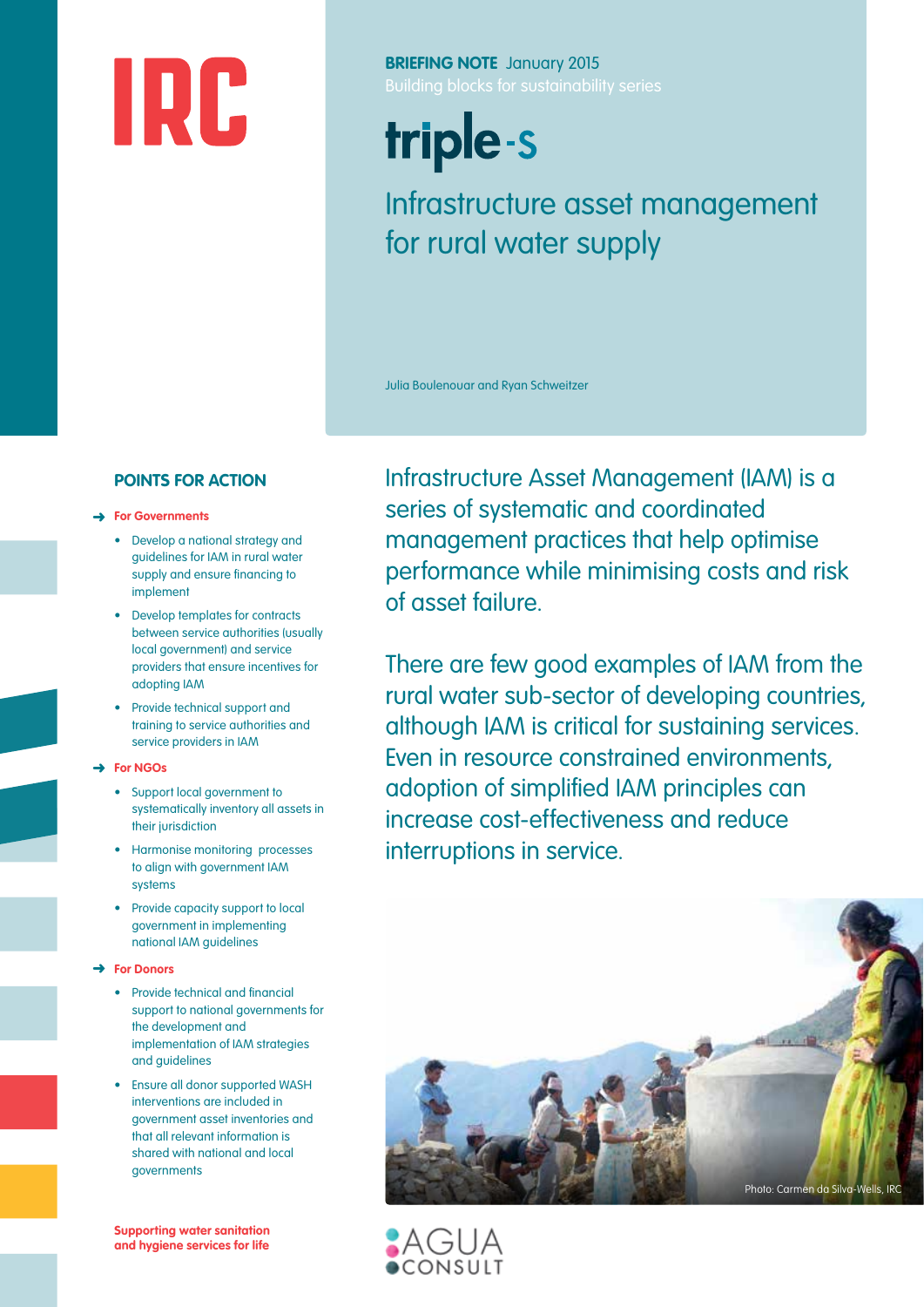#### **DEFINING INFRASTRUCTURE ASSET MANAGEMENT**

Asset systems are ideally renewed through the incremental replacement of individual components, while the overall function of the system, and hence the services delivered, are maintained. As such, asset systems and the services provided have an indefinite lifetime, unlike the components of which the assets are composed.

In the water sector, assets refer to the physical components of water systems (e.g. pipes, pumps, meters, generators, storage tanks, valves) whilst their management refers to the processes and decisions that ensure services are maintained at agreed levels and that the value of the assets is maintained by ensuring the maximum functional life and optimum performance at the lowest possible cost. Well planned, resourced and implemented IAM helps avoid the large lump sum replacement and rehabilitation costs associated with premature failure and unplanned breakdowns. Figure 1 shows graphically how effective IAM can lead to the extended lifespan of an asset.

#### **FIGURE 1** EXAMPLE IMPACT OF MAINTENANCE ON THE LIFESPAN OF AN ASSET



Source: DWAF, 2008

Effective IAM requires an alignment between strategic management objectives and the operational tasks performed. Such alignment requires an understanding of how the different maintenance regimes can impact the lifespan of an individual component and consequently, the trade-offs between performance of the component and of the system in which the component functions and the life-cycle costs of one maintenance approach for that component compared to another. Therefore effective IAM relies on three main pillars of competence: engineering, business management, and information management. In addition, the planning and decision making involved in IAM must be coordinated across all levels including: operational, tactical (i.e. medium term), and strategic (i.e. long term).



#### **IMPORTANCE OF IAM FOR RURAL WATER SERVICES**

Decreasing service levels over time as well as the premature failure of rural water infrastructure is well documented (Smits and Lockwood, 2011; RWSN, 2008). Effective IAM helps avoid these problems and can be particularly useful in rapidly developing countries where coverage rates have reached a significant level but sustainability is becoming the main issue. Emphasising IAM is a way to address sustainability since it focuses on understanding how existing assets should be managed for optimal performance and cost effectiveness. In practice IAM is about balancing priorities between extending coverage and sustaining service delivery or even increasing the level of existing services. The chosen balance depends on strategic choices related to levels of services provided to the population.

#### **STAKEHOLDERS INVOLVED**

In the urban water sector, IAM is generally carried out by service providers, which could include private or public utilities. In the rural water sector, responsibility for IAM is typically more fragmented and distributed amongst a number of different stakeholders. In most cases, overall coordination is ensured by the service authority, usually local government, but the specific activities are often shared between the service authority and service providers. The precise balance of these activities will depend on the scale and complexity of technology included in the system(s), the contractual arrangement in place, the availability of financial and technical resources, and other factors, such as geographic characteristics and government capacity. For example in rural areas, regardless of their technical and human capacities, water committees will typically have the responsibility for maintaining water points, whilst service authorities will monitor the functionality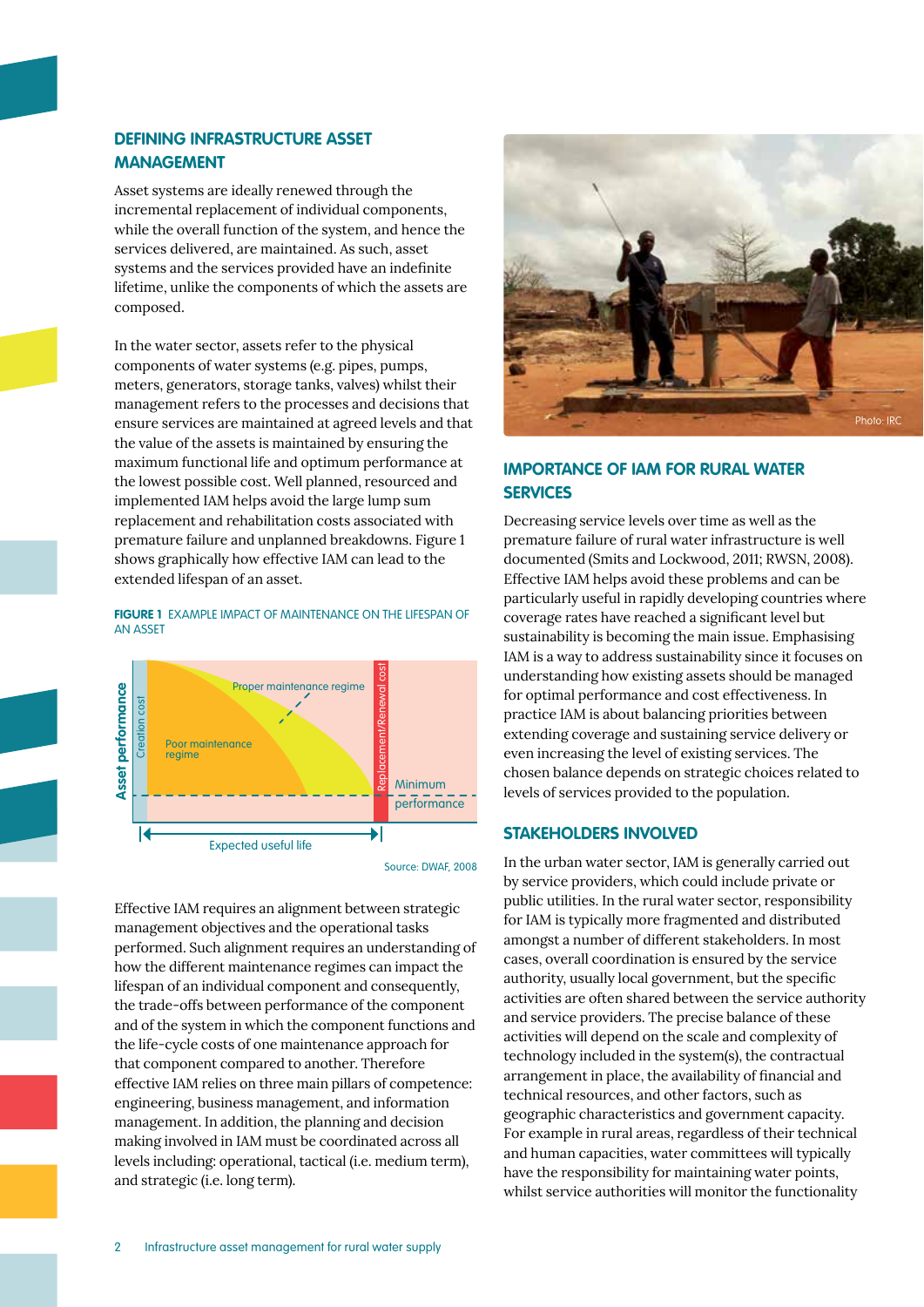of water points in their jurisdiction and take strategic decisions related to investment, rehabilitation and decommissioning of infrastructure.

Due to the wide range of stakeholders involved in IAM, there are many different perspectives and views of what constitutes IAM. Accountants and business managers may focus on financial planning and commercial risks and benefits, while engineers may be more concerned with performance optimisation, network analysis and design optimisation. Due to the low public visibility of water supply assets (e.g. buried pipes), politicians and elected officials may often be primarily concerned with IAM as it relates to coverage, service performance, and the affordability of services in the short term. As a result of these varying perspectives there is a tendency to reduce IAM to a one-size-fits-all set of solutions or to have a misconception that IAM can be reduced to a

software package or a specific activity such as the development of an asset register or that it can be altogether outsourced (Alegre and Coelho, 2012).

#### **CORE AREAS OF IAM**

Up-to-date knowledge of the condition, performance and associated risk of failure for each asset or system is a key component (alongside financial resources and technical capacities) in the development of appropriate plans with regard to the operation, maintenance, and long-term financing to ensure the continuity of the services provided. Figure 2 introduces the five core areas and activities involved in IAM, which are described in more detail in the following paragraphs. It also provides examples of the types of questions that need to be answered throughout the IAM process.

#### **FIGURE 2** FIVE CORE AREAS OF INFRASTRUCTURE ASSET MANAGEMENT



Source: Adapted from EPA, 2008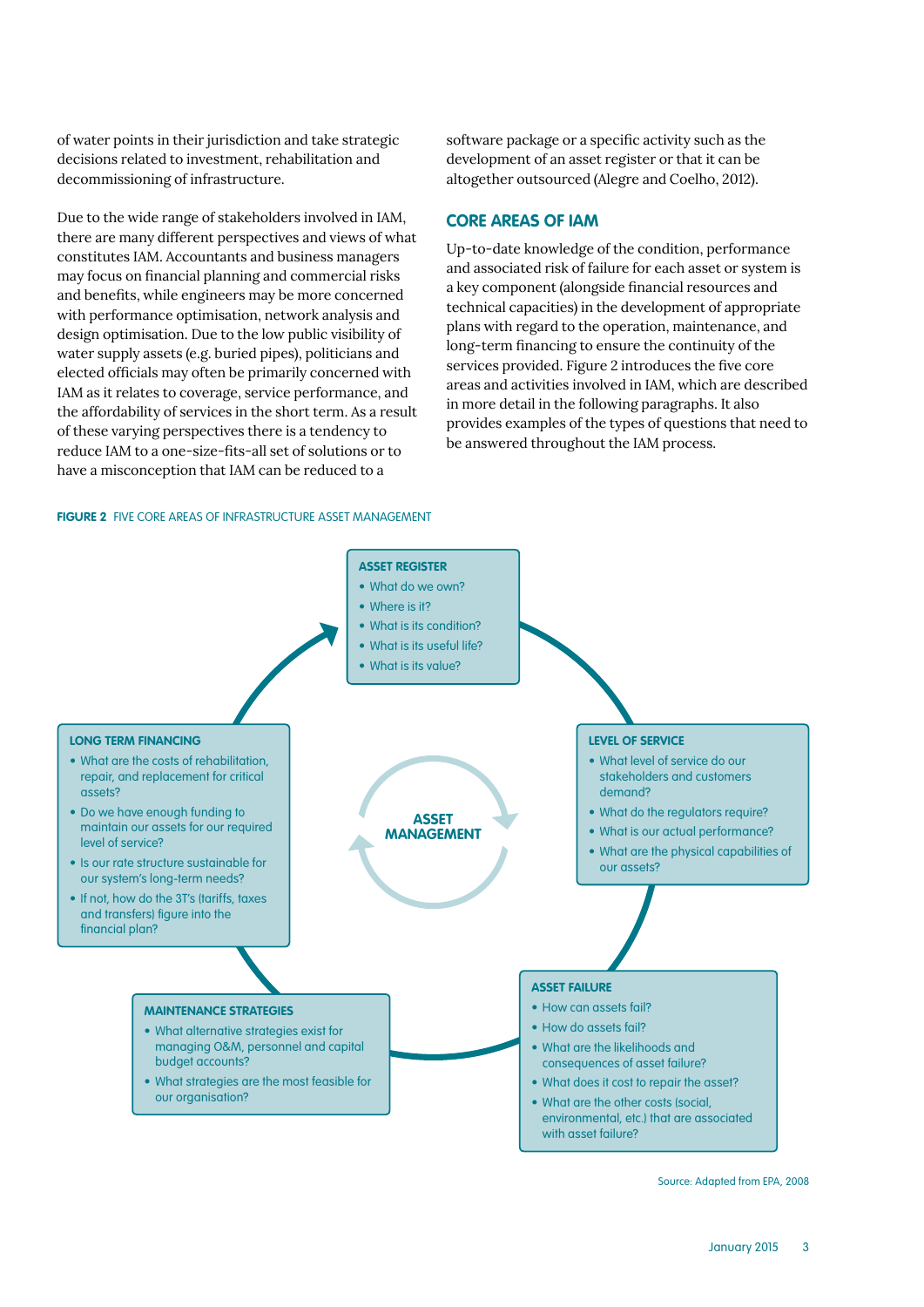#### **Developing an asset register**

Accurate and detailed knowledge of assets constitutes an important component of IAM and often represents the first step that managers take when implementing IAM. The asset register includes both physical information (e.g. technical specifications, manufacturing and installation date, hierarchy in system, subcomponents, location, and condition) and additional information to support accounting and financial modelling (e.g. expected useful life, current replacement cost). In the rural water sector, the development of asset registers will likely be linked to water point mapping activities. Such mapping activities can complement IAM, however to be effective these activities must involve detailed data collected on a continual basis.

Information regarding the condition, performance and value of the assets should be regularly collected and entered into the asset register. This information is collected through two principal activities:

**1. Asset condition and performance assessment** is carried out either through routine physical inspection or indirect monitoring (e.g. for underground assets). Tracking the condition of an asset over time allows for planning for the required routine maintenance. A simple condition performance score card, such as the one shown in Table 1, can be used to guide this activity.

**2. Asset valuation** can be determined using two different techniques. The first is aged-based depreciation, where each system asset is valued at purchase and assigned an estimated lifespan. The value of each asset is then depreciated by a defined percentage each year. The depreciation value is treated as an operating cost so that when an asset requires rehabilitation or replacement, sufficient resources are available. The second technique is condition-based management, in which the value of an asset is determined by its condition and performance, rather than by its age.

In the rural water sector, this step can be translated into the adoption of a simple mapping system, containing as much information about the assets as possible (location, year of construction, cost).

#### **Defining the agreed service level**

Meeting an agreed level of service in the most costeffective manner is the primary objective of IAM. It is therefore crucial that the service levels are clearly defined, with agreed indicators and corresponding benchmarks (i.e. targets). In the rural water sector, the benchmarks will most likely be the national standard for basic services with indications of accepted distance, quality, quantity and reliability of service. Monitoring the performance of services provided in comparison with these indicators will provide insight into the effectiveness of the IAM practices.

| <b>Grade</b> | <b>Description</b> | <b>Condition description</b>                                                                                                  | <b>Survey guide</b>                                                                                         | <b>Survey action</b>                                                             |
|--------------|--------------------|-------------------------------------------------------------------------------------------------------------------------------|-------------------------------------------------------------------------------------------------------------|----------------------------------------------------------------------------------|
| 5            | Very good          | • New infrastructure<br>• Completely refurbished<br>• Exceptional preventive maintenance<br>• State of the art technology     | • Very clean environment<br>• Asset in impressive<br>condition                                              | Record                                                                           |
| 4            | Good               | • Fully functional without problems<br>• Well maintained (with full maintenance records)<br>• Operating under good conditions | • Clean environment<br>• Good condition<br>• Provides required service                                      | Record                                                                           |
| 3            | Fair               | • Infrequent break downs<br>• Some record of maintenance<br>• Some signs of deterioration                                     | • Asset still operational<br>• Provides reduced service                                                     | Record condition details                                                         |
| 2            | Poor               | • Occasional breakdowns<br>• Operational interruptions<br>· Inadequate maintenance<br>• Visible deterioration                 | • Noisy<br>• Overheating<br>• Visible component fatigue<br>• Minor leaks                                    | • Record condition details<br>• Take close up photos<br>• Measure decibel levels |
|              | <b>Very Poor</b>   | • Frequent breakdowns<br>• Frequent interruptions<br>• Visible critical defects<br>• Renewal required                         | • Excessive noise<br>• Excessive heating<br>• Visible cracks<br>• Visibly broken parts<br>• Excessive leaks | • Record condition details<br>• Take close up photos<br>• Measure decibel levels |
| $\Omega$     | No service         | • Does not exist<br>• Not applicable to this asset<br>• Asset has been decommissioned                                         |                                                                                                             |                                                                                  |

#### **TABLE 1** CONDITION PERFORMANCE SCORE CARD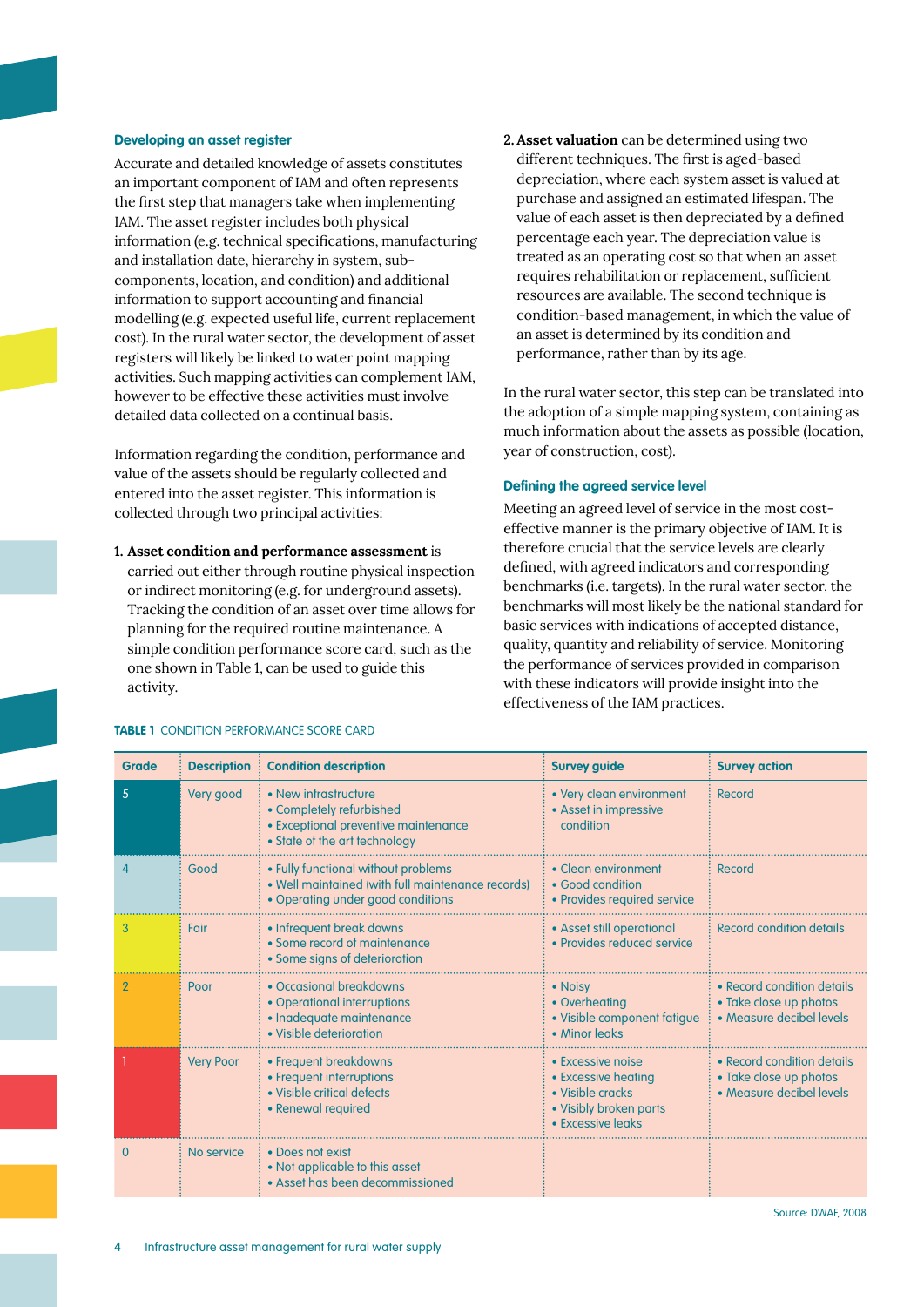#### **Understanding modes of failure**

This cornerstone of IAM requires in-depth technical knowledge of how each asset deteriorates and fails and what can and should be done to prevent this. In the water sector it is common to categorise assets into three groups: pipelines, civil structures and electrical/ mechanical assets, each presenting different deterioration patterns and requiring different maintenance treatments.

- Pipelines deteriorate progressively, usually over a long period of time (e.g. calcification, corrosion, scoring). Preventive maintenance is often not possible and full reconstruction is the most common course of action.
- Civil structures also deteriorate progressively, however they can be maintained through regular preventative maintenance and repairs.
- Electrical and mechanical assets are prone to more abrupt failure due to the vulnerability of system function when individual sub-components fail (e.g. fuse, drive chain for motor). Minor maintenance and rehabilitation is possible, but often there is a limit to these actions before it is more economical to replace the asset entirely.

#### **Determining the maintenance strategy**

Once the modes of failure are understood, maintenance models and replacement strategies can be identified, which are dependent on the available budget. Maintenance models and replacement strategies include different tactics (Francois et al, 2014):

- **Perpetual light renewals** appropriate when the asset's lifespan can be significantly extended through minor repairs.
- **Light renewals alternating with full replacements** combines regular maintenance with full replacements.
- **Run to failure and fully replace** at the end of the asset's lifetime – must be supported by an effective inspection programme to detect the failure as quickly as possible and replace the asset.
- **Run to failure and do nothing** is the default when insufficient funds are available to carry out any kind of maintenance on the assets or replace the failed assets.

In the rural water sector, the maintenance strategy is often constrained by limited capacity – financial or human resource, or both. As a result a 'run to failure and do nothing' approach is common.

#### **Developing a long term financial plan**

To create a realistic plan, the service authority must understand the costs of: the asset system and its components over their full life-cycle and the chosen

maintenance strategy. In addition it is important to understand the extent to which tariffs can be used to cover those costs and the extent (if any) to which locally generated taxes or government transfers will be required.

#### **BOX 1** RESOURCES FOR IAM IN SOUTH AFRICA

In South Africa, IAM is recognised both at national and municipal level as an important pillar of the delivery of WASH services. This recognition is seen in the financial, human and technical resources allocated to incorporate the appropriate IAM practices. For example, in the municipality of Amathole in the Eastern Cape, 14 staff members of the finance division have been appointed to manage the \$US 400 million worth of water supply assets, which supply roughly 58,000 urban users and 106,000 rural. The municipality has developed a comprehensive asset register and updates it on a tri-annual basis, according to the national accounting requirement. Operations and maintenance are the responsibility of a specific division, with 900 members of staff and a dedicated annual budget, which amounted to \$35,600,000 in 2013. A comprehensive case study has been developed describing the uptake of IAM practices in Amathole and the municipality of Chris Hani in the Eastern Cape of South Africa (see Boulenouar and Gibson, 2015).

#### **WHERE TO START WITH RURAL IAM?**

Each service authority must find the appropriate level of IAM practices to suit the infrastructure profile and human and financial capacities in its jurisdiction. It may not be possible or appropriate to systematically adopt the advanced practices of IAM. For example in South Africa, national guidelines recognise an asset management ladder with three categories: basic IAM, intermediate IAM and advanced IAM. Table 2 (p. 6) presents an overview of these three categories and corresponding activities.

Infrastructure asset management is a dynamic process and is inherently context specific. For example, the complexity of an IAM plan should be related to the complexity of the system or systems to be managed. Complex systems may require asset management plans that include elaborate computer software linked with geographical information systems and modern sensors that collect data in real time. However these are not necessary conditions for effective IAM. In fact an overemphasis on software, technology, or any 'tools' may detract from the process and objectives of IAM. For the rural water sector IAM can include the development of asset registers in coordination with water point mapping, however IAM is much than a one-off mapping exercise.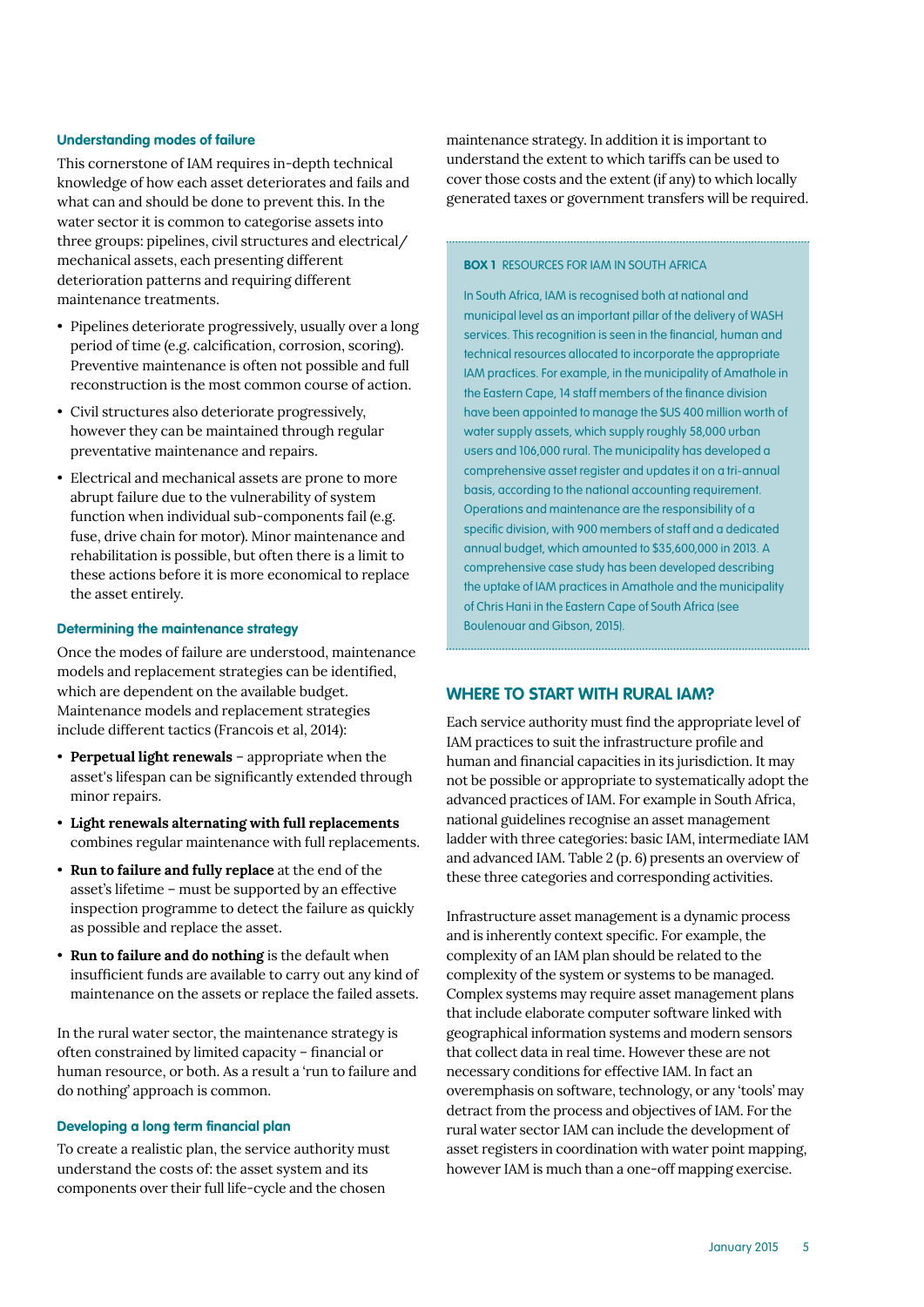IAM needs to include a clear understanding of the service level objectives, sufficient detail directed towards the development of maintenance strategies and priorities, and the commitment to obtain the data required to make informed decisions that are consistent with the established management plan. Therefore IAM in the rural water sector, like the urban sector, is as much about the knowledge created by the iterative management processes described above as it is about the development of registers, inventories, or other management tools.

Service authorities can begin IAM by improving their technical capacities to understand the modes of asset failure and the maintenance options available to address them at the lowest possible cost. Even if the resources to carry out replacements are not immediately available, this knowledge and skill set is very beneficial. These capacities of 'technical detectives' are often lacking at the district level and even regional level. When these skills are not found amongst service providers or at the local level, 'technical detectives' should be located within the service authorities or made available by central government through technical support mechanisms.

| <b>IAM Category</b> | <b>Functions</b>                         | <b>Activities</b>                                                                                                                                                                                                                                                                                                               |
|---------------------|------------------------------------------|---------------------------------------------------------------------------------------------------------------------------------------------------------------------------------------------------------------------------------------------------------------------------------------------------------------------------------|
|                     | <b>Project planning</b>                  | Standard project planning for specified service levels and demands for the next 20 years                                                                                                                                                                                                                                        |
|                     | Project<br>implementation                | Project implementation in accordance with South African National Standards (SANS) and the<br><b>Municipal Infrastructure Grant (MIG) process</b>                                                                                                                                                                                |
| <b>Basic</b>        | <b>Operation and</b><br>Maintenance<br>. | Basic O&M skills and capacity to maintain service delivery                                                                                                                                                                                                                                                                      |
|                     | Accounting                               | Compliance to minimum accountina standards to obtain approval of the Auditor Genera                                                                                                                                                                                                                                             |
|                     | Monitoring                               | Identification of the most critical assets and their related risk management requirements                                                                                                                                                                                                                                       |
|                     | <b>Billing &amp; cost recovery</b>       | Billing systems and cost recovery to maintain financial viability for the service delivery                                                                                                                                                                                                                                      |
|                     | <b>Project planning</b>                  | Comprehensive feasibility studies to project service level developments and water demands                                                                                                                                                                                                                                       |
|                     | Project<br>implementation                | Project implementation in accordance with SANS standards and MIG process                                                                                                                                                                                                                                                        |
|                     | <b>Operation and</b><br>Maintenance      | Skills training and capacity building to improve O&M efficiency (e.g. reduce water losses to best<br>practices level)                                                                                                                                                                                                           |
| <b>Intermediate</b> | Accounting                               | Compliance to improved accounting standards to demonstrate progression to the Auditor<br>General                                                                                                                                                                                                                                |
|                     | Monitoring                               | Compilations of a comprehensive risk register utilising asset criticality, likelihood of risk events<br>and the impact thereof, resulting in a first-order risk management action plan with priorities<br>and intervention strategies                                                                                           |
|                     | Billing & cost recovery                  | Enhanced financial management practices to improve viability for the service delivery                                                                                                                                                                                                                                           |
|                     | <b>Project planning</b>                  | Real-time monitoring of water demands and losses combined with predictive modelling for<br>future service levels and demands based on socio-economic development indicators                                                                                                                                                     |
|                     | Project<br>implementation                | Project implementation in accordance with SANS standards and the MIG process                                                                                                                                                                                                                                                    |
|                     | <b>Operation and</b><br>Maintenance      | Advanced O&M control and monitoring systems to inform operational actions                                                                                                                                                                                                                                                       |
| <b>Advanced</b>     | Accounting                               | Advanced accounting standards to be rewarded above average efficiency and productivity<br>ratings by the Auditor General                                                                                                                                                                                                        |
|                     | Monitoring                               | Comprehensive risk management developing and utilising a risk response register where all<br>risk events are rated (e.g. impact, likelihood, risk exposure) and countered with a series of risk<br>treatments to maintain acceptable risk levels for the level of assurance specified for the water<br>services being delivered |
|                     | Billing & cost recovery                  | Financial management practices that achieve profitability and economic growth using<br>sophisticated billing and cost recovery systems                                                                                                                                                                                          |

#### **TABLE 2** IAM MANAGEMENT LADDER

Source: DWAF, 2008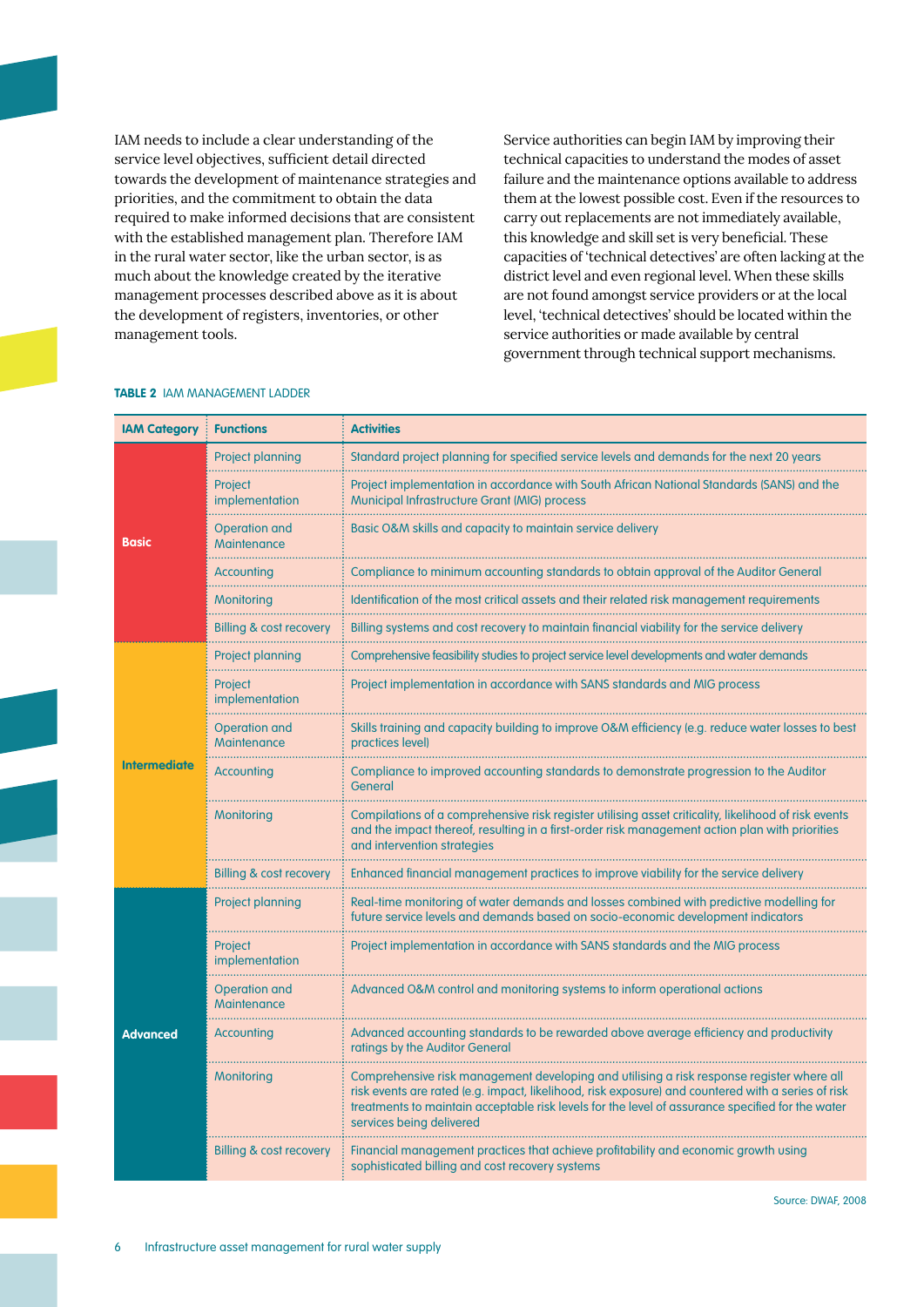#### **HOW HAS IAM BEEN PROMOTED?**

In general, IAM practices have been successfully adopted in rural areas where there is significant public funding available at the local level (e.g. locally generated taxes or transfers from the national government) and where other incentive mechanisms are in place. These incentive mechanisms include financial support, training and capacity building support, and tax incentives to private service providers. In most cases these incentives are funded by the national or state government through low or no interest loans, grants, and direct subsidies. Box 2 provides a description of support for the adoption of IAM in rural areas of the United States and Australia. In both countries public and private operators are provided with incentives for adopting IAM and also disincentives for failing to integrate IAM into their management practices.

IAM is only effective if there are adequate resources (i.e. financial and human resources) available to support the strategies, knowledge and capacity development, and practices which make up IAM. Service providers and service authorities in the rural water sector often face significant shortfalls in resources and as a result IAM practices are not occurring or are not effective in achieving desired objectives.

#### **BOX 2** SUPPORT FOR IAM ADOPTION IN TWO COUNTRIES

**Australia:** Since the 1980s the government of Australia has been a leader in promoting IAM in the rural water sector. Currently there are various organisations involved in promoting IAM: the National Asset Management Steering Group, Asset Management Quarterly International, and the Institute of Public Works Engineering Australasia (IPWEA). IPWEA provides a suite of online tools and resources to help small, rural, or remote communities with less than 5,000 people develop a ten year asset management plan and expenditure projections for long term financial planning. Tools (e.g. expenditure modelling and risk management planning templates) are designed to feed into a national assessment framework used to monitor each local government's progress towards financial sustainability. See: [www.ipwea.org](http://www.ipwea.org)

**United States:** The US Environmental Protection Agency (EPA) has consolidated resources on IAM including publications, software, training materials, and links to organisations running workshops and supporting IAM. It has also developed software such as the Check-Up Program for Small Systems (CUPSS), which helps small drinking water or wastewater utilities manage their physical assets, track maintenance and replacement, plan annual budgets, and provide an overall management plan. CUPSS is open source and currently has over 3,000 users from each of the 50 US states as well as over 40 international users. The federal government (EPA and US Department of Agriculture) also provides grants to the National Rural Water Association (NRWA) which, through its state affiliates, provides technical support and trouble-shooting free of charge to the rural systems (typically classified as less than 10,000 people). See: [water.epa.gov/infrastructure/sustain/index.cfm](http://water.epa.gov/infrastructure/sustain/index.cfm)

### Recommendations

IAM requires human, technical and financial resources to: enable regular inspection and monitoring of assets, gain and retain in-depth technical knowledge of the systems and their modes of failure, and develop the capacity for creating and implementing a long term management strategy.

In areas where IAM concepts and practices are new, the starting point should be the development of basic asset registers that include only the major assets of the systems. It is important to understand what assets exist and what the remaining lifespans of these assets are. Introducing IAM in rural areas will likely require the support of development partners and will likely occur at the level of the service authority, in most cases the local government. The incentives for adopting the basic principles of IAM should be clear to service authorities, however community based service providers may need to be motivated to assist in the development and updating of asset registers and other basic IAM tasks.

In urban and peri-urban areas where water systems are more complex and the service providers have greater management capacities (e.g. private operators or public utilities), the more advanced aspects of IAM can be introduced. These aspects include detailed asset registers and maintenance plans, rigorous monitoring regimens, and advanced financial management practices. For these service providers the commercial benefits of IAM should be very clear.

In general IAM is an important step in the professionalisation of service provision in the water sector and should be considered a backbone to adopting a service delivery approach.